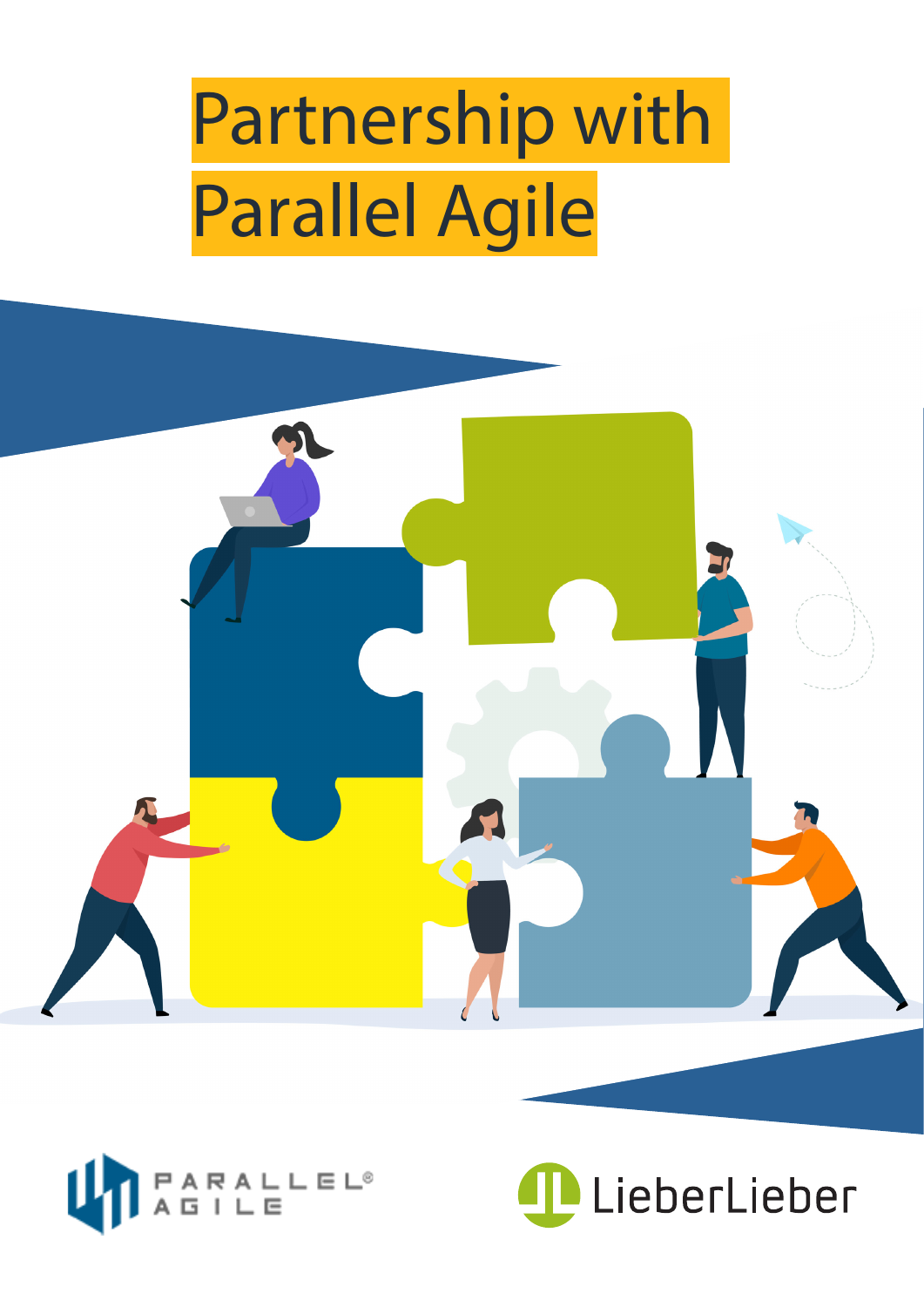# LieberLieber Software: Partnership with Parallel Agile

With LieberLieber and the Californian start-up Parallel Agile (CodeBot), two experienced Enterprise Architect modelling specialists have formed a partnership. While LemonTree was recently introduced in version 3.0, CodeBot is still very new on the market. The product automatically develops web applications from Enterprise Architect models whose different versions are managed with LemonTree during the development process.

Dr Konrad Wieland, CEO of LieberLieber: "It is always surprising for us what Enterprise Architect and Lemon-Tree are used for. With our Californian partner Parallel Agile, we are once again entering new territory. CodeBot automatically develops web applications from Enterprise Architect models, whose different versions are managed with LemonTree during the development process. This speeds up many areas of software development considerably and the benefits are great. We wish Parallel Agile much success in the market with its revolutionary approach!" CodeBot and LemonTree combine revolutionary low-code full-stack application generation from UML models with state-of-the-art model management and version control to provide development teams with even greater power.

#### THE UML MODEL IS THE SOURCE CODE

CodeBot is a full-stack application generator that creates a database, user interface code and an API that connects screens to the database in minutes. CodeBot's low-code approach enables development teams to work in parallel and quickly deliver working web applications generated from Enterprise Architect UML models. The rapid iteration between model and working code enables UX optimisation and refinement, which is always driven by ongoing customer feedback.



Dr. Konrad Wieland CEO of LieberLieber

We wish Parallel Agile much success in the market with its revolutionary approach!

With LemonTree, each of these development steps (iteration) can be managed and version controlled, making it easy for developers to work in parallel. In order to be able to easily use the synergies of the products, CodeBot and LemonTree are now offered at a package price. Parallel Agile founder and CEO, Doug Rosenberg states: "CodeBot's ability to generate and deploy complete full stack web applications means that the UML model is the source code. When the model is the code, it's essential to use state-of-the-art version control tools and techniques. We're excited to be partnering with LieberLieber and to be able to offer a product bundle that includes Lemon Tree and CodeBot together."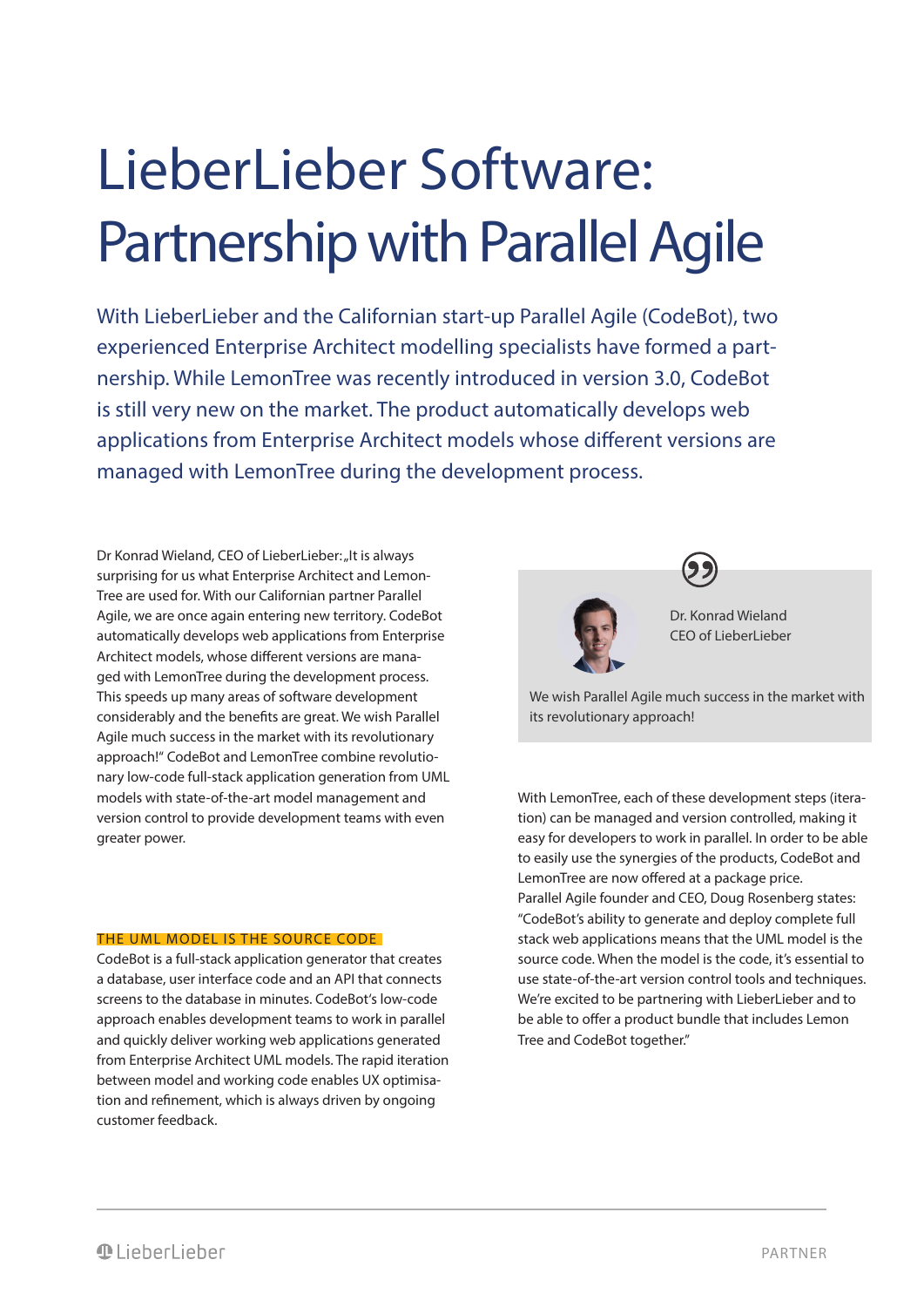#### AGILE DEVELOPMENT WITH MODELS

As the name suggests, Parallel Agile supports the parallel agile process where each developer is assigned their own use case. This allows many people to work on an application at the same time and the systems evolve quickly. However, as the gaps between model, code and finished systems become smaller and smaller due to the step-bystep approach, it becomes particularly important to use version control strategies for the emerging Enterprise Architect models. LemonTree provides a breakthrough in model management, allowing Enterprise Architect models to be easily stored and versioned in Git repositories, with full support for feature branches and merging of different model versions.

Daniel Siegl, responsible for partner support and the US market at LieberLieber: "I have met Doug Rosenberg at many events and know him to be an avid Enterprise Architect devotee and an exceptional inventor. With the development of CodeBot, he and his team have achieved a particularly promising step. We are pleased to be able to contribute to the growing success of the new product package with LemonTree. The list of potential users is long and we will do our utmost to support the joint market success."





Doug Rosenberg Foudner and CEO of Parallel Agile

We're excited to be partnering with LieberLieber and to be able to offer a product bundle that includes Lemon Tree and CodeBot together.



Learn more about LemonTree www.lieberlieber.com/lemontree/de/

#### LemonTree 3.0 Video

https://www.youtube.com/watch?v=bNj9EqobynM&t=47s



Learn more about Parallel Agile and CodeBot www.lieberlieber.com/lemontree/de/

Managing Low Code Development with CodeBot and LemonTree Video https://www.youtube.com/watch?v=-I8babWx328

### Watch the webinar recording right here

https://www.youtube.com/watch?v=mh4nVJp1e4M



With LemonTree 3.0, models and their diagrams can be compared in a fine-granular way to ensure complete and consistent merging.